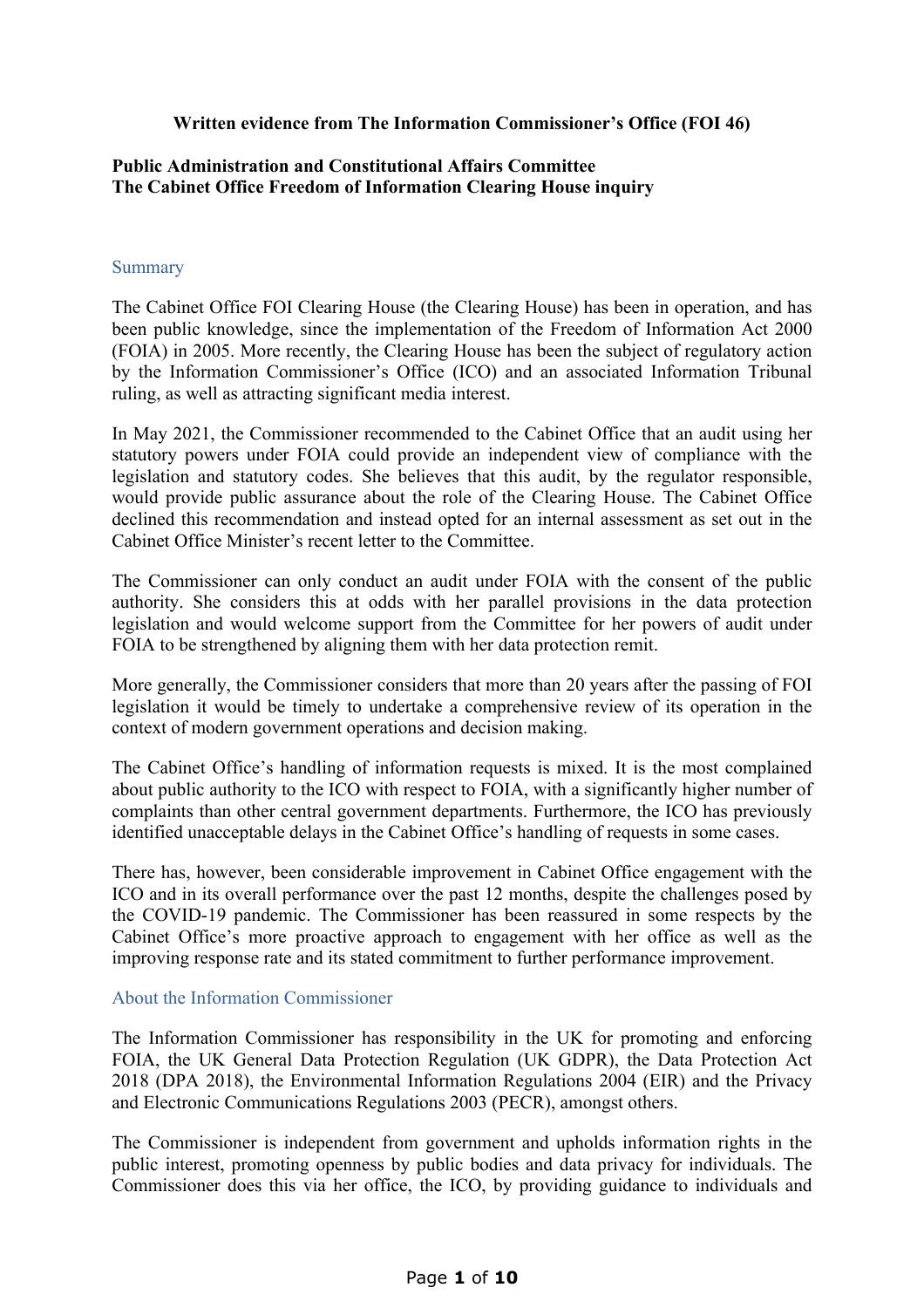organisations and taking appropriate action where the law is broken. The ICO is funded for its FOIA and EIR work via Grant-in-Aid from the Department for Digital, Culture, Media and Sport (DCMS).<sup>1</sup>

The Information Commissioner delivers her duties under FOIA and EIR in a number of ways, including by: issuing guidance on how to apply the legislation correctly; considering complaints under the legislation and issuing decision notices about whether the request has been dealt with in accordance with it by the public authority; and by auditing compliance with the provisions of the legislation.

In the last year<sup>2</sup> for which figures are available the ICO received 4853 FOIA and EIR complaints, resolved 1155 of these informally (often by agreeing disclosure with the authority) and issued 1062 decision notices of which 730 did not find in favour of the public authority, either in whole or part, including decisions which required provision of the information to the applicant.

### **Introduction**

The ICO welcomes the opportunity to respond to this House of Commons Public Administration and Constitutional Affairs Committee call for evidence on the Cabinet Office's compliance with and implementation of FOIA and the role and operation of the Clearing House.

The ICO is well-placed to contribute to this inquiry given its role as the independent body regulating FOIA compliance and the regulatory action it has been engaged in regarding the Clearing House to date.

### The Clearing House

The Clearing House is not a recent development but has been in existence since the implementation of FOIA in 2005.<sup>3</sup> Its role has been public knowledge since its inception and was, for example, considered by Parliament in the then House of Commons Constitutional Affairs Committee report 'Freedom of Information – One Year On'.<sup>4</sup> From time to time since its introduction, however, concerns have been raised, including in the media, about the Clearing House arrangements.

Some of the most recent reporting about the Clearing House has centred around a recent ICO Decision Notice<sup>5</sup> and associated Tribunal ruling<sup>6</sup> about its operation. In this case a request was made, in August 2018, to the Cabinet Office to obtain a copy of the "Round Robin" lists circulated by the Clearing House between June and August 2018.

The Cabinet Office refused to disclose, citing FOIA exemptions, and maintained this position following an internal review. The requestor subsequently appealed the outcome to the ICO,

<sup>1</sup> Commissioner's annual report 2020/21, page 128: [hc-354-information-commissioners-ara-2020-21.pdf](https://ico.org.uk/media/about-the-ico/documents/2620166/hc-354-information-commissioners-ara-2020-21.pdf) [\(ico.org.uk\)](https://ico.org.uk/media/about-the-ico/documents/2620166/hc-354-information-commissioners-ara-2020-21.pdf)

<sup>&</sup>lt;sup>2</sup> Commissioner's annual report 2020/21, page 42: [hc-354-information-commissioners-ara-2020-21.pdf](https://ico.org.uk/media/about-the-ico/documents/2620166/hc-354-information-commissioners-ara-2020-21.pdf) [\(ico.org.uk\)](https://ico.org.uk/media/about-the-ico/documents/2620166/hc-354-information-commissioners-ara-2020-21.pdf)

<sup>3</sup> [Cabinet](https://www.gov.uk/government/publications/cabinet-office-and-freedom-of-information) [Office](https://www.gov.uk/government/publications/cabinet-office-and-freedom-of-information) [and](https://www.gov.uk/government/publications/cabinet-office-and-freedom-of-information) [Freedom](https://www.gov.uk/government/publications/cabinet-office-and-freedom-of-information) [of](https://www.gov.uk/government/publications/cabinet-office-and-freedom-of-information) [Information](https://www.gov.uk/government/publications/cabinet-office-and-freedom-of-information) [-](https://www.gov.uk/government/publications/cabinet-office-and-freedom-of-information) [GOV.UK](https://www.gov.uk/government/publications/cabinet-office-and-freedom-of-information) [\(www.gov.uk\)](https://www.gov.uk/government/publications/cabinet-office-and-freedom-of-information)

<sup>4</sup> [991.pdf](https://publications.parliament.uk/pa/cm200506/cmselect/cmconst/991/991.pdf) [\(parliament.uk\)](https://publications.parliament.uk/pa/cm200506/cmselect/cmconst/991/991.pdf)

<sup>5</sup> <https://ico.org.uk/media/action-weve-taken/decision-notices/2020/2618028/fs50841228.pdf>

<sup>6</sup> EA/2020/0240 Cabinet Office v Information Commissioner and Jenna Corderoy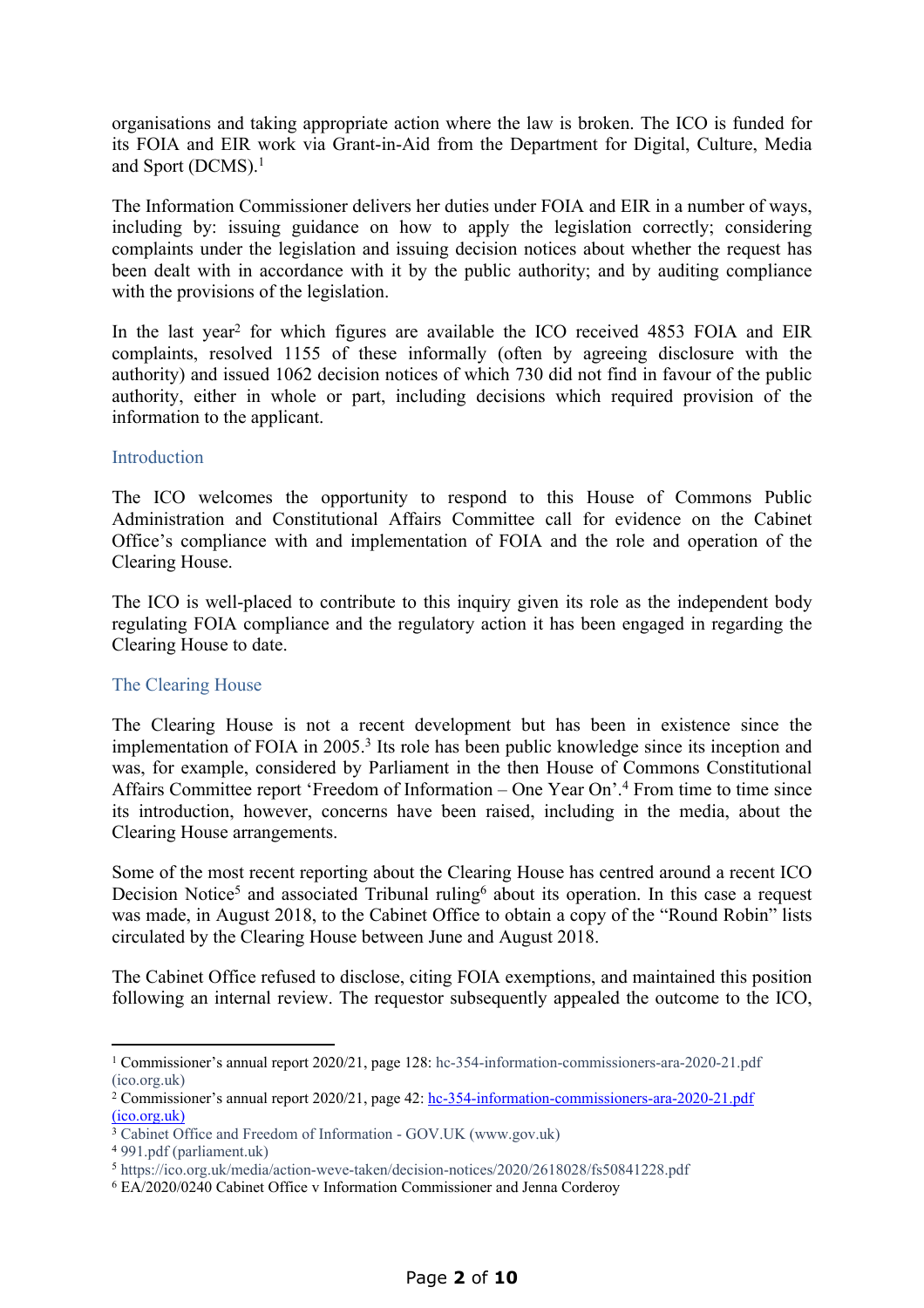which issued a Decision Notice and concluded that the Round Robin lists should be disclosed.

The Cabinet Office initially appealed this decisions, before later releasing 145 of 159 entries of advice a month before the appeal hearing and conceding that this information should have been released at the time of the internal review. The Tribunal allowed the appeal in relation to only certain items from the remaining 14 entries and the Commissioner did not contest this decision.

# Auditing the role of the Clearing House

Following recent reporting about the role of the Clearing House and the case outlined above, the ICO recommended to Cabinet Office officials an audit using statutory powers to assess compliance with FOIA and its Codes of Practice.

An audit would allow for a more comprehensive assessment than would be possible under the Commissioner's other investigatory tools. This would help identify improvements that could be made and provide public assurance about the role of the Clearing House.

Unlike its statutory powers under the DPA 2018 where the ICO has compulsory audit powers, the ICO can only undertake voluntary audits under FOIA. Despite raising this option in May and following up subsequently with formal correspondence and further meetings to outline how an audit could work in practice, the Cabinet Office instead informed the Commissioner on 14 September that it had opted for an internal assessment of the Clearing House as set out in the Minister's recent letter to the Committee.<sup>7</sup>

In the Commissioner's view, the voluntary FOI audit arrangement is at odds with her powers under the DPA 2018 and provides weaker oversight for access to information arrangements than are enjoyed by other information rights. As a result, the Cabinet Office is free to selfregulate despite major public concerns about its compliance with FOIA. **The ICO would therefore welcome consideration by the Committee of its powers of audit under FOIA being brought into line with its powers under the DPA 2018.**

### Cabinet Office performance

Before the current FOI team at the Cabinet Office was put in place around a year ago, the ICO experienced persistent compliance and engagement issues with the Cabinet Office. These shortcomings manifested themselves in additional delays in the handling of requests at various stages, and it was essential these issues were addressed.

The consequent impact on the progress and length of Cabinet Office investigations was identified by complainants, particularly journalists, who expressed concern that delays in complaint resolution can mean the public interest currency of information requested can be diminished or lost.

We have summarised a 'deep dive' that the ICO conducted into Cabinet Office's performance in 2019 following the concerns noted above. Performance is assessed on the basis of: the volume and proportion of complaints escalated to the ICO; the timeliness of responses to requests; the degree of compliance with ICO correspondence about complaints;

<sup>7</sup> <https://committees.parliament.uk/publications/7145/documents/75490/default/>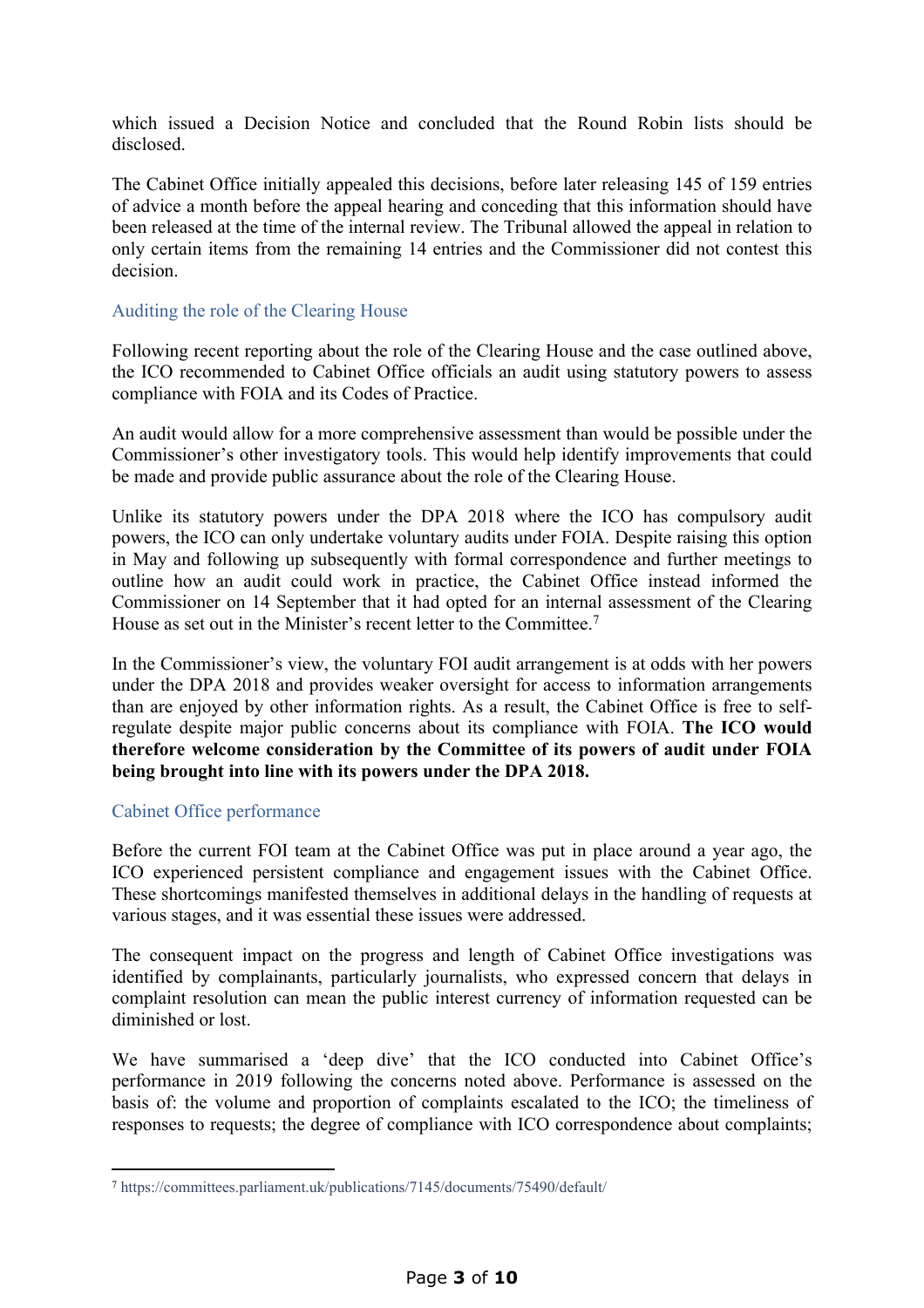and the degree of compliance with the legislation evidenced in the handling of original requests.

# *2019 'Deep Dive'*

This work was conducted in August 2019 and examined Cabinet Office cases referred to the ICO between January 2018 and July 2019.

Of the 127 Cabinet Office cases accepted by the Commissioner for investigation, 57 included section 10 (or EIR Regulation 5) breaches, i.e. the Cabinet Office had failed to provide a response to the request within the statutory timeframe<sup>8</sup>. Where required to do so, the Commissioner issues section 10 decision notices in non-response cases.

95 of the 127 cases included requests for internal reviews. The Commissioner's guidance to public authorities states that a maximum response time of 40 working days is permissible for such reviews in exceptional cases (e.g. where the public interest arguments are particularly complex or where third parties need to be consulted). Of the applicable 95 cases, 49 were completed in 40 working days or less, and 46 took longer than 40 working days.

Once the Commissioner begins a substantive investigation into a Section 50 (FOIA) complaint, her standard and well-established practice, where written representations are required, is to provide a public authority with 20 working days in which to respond.

Of the 127 Cabinet Office cases for the relevant period, 70 proceeded to substantive ICO investigation. These are valid cases which are not simply procedural breach cases (e.g. nonresponse complaints) but cases involving consideration of one or more FOIA exemptions/EIR exceptions or determining whether the requested information is held by the Cabinet Office.

Of those cases, the Commissioner received 15 submissions within the 20 working days period allotted, whereas 55 submissions took longer than 20 working days to be provided. Of the 70 substantive investigation cases, 15 required the Commissioner to issue a formal Information Notice due to the Cabinet Office failing to provide a response at all. Of the 15 Information Notices, only eight were complied with in time.

41 formal Decision Notices were issued by the Commissioner in the 127 cases (including those cases involving procedural breaches of section 10 of the Act) of which 26 required the Cabinet Office to take steps. The Cabinet Office was late complying with 10 of the 26 cases.

The Commissioner recognises and appreciates that in cases involving sensitive or security related matters, or complex/voluminous cases and those requiring extensive consultation, it may sometimes be difficult for the Cabinet Office to provide the ICO with submissions within the standard 20 working days timescale. Many Cabinet Office cases are of this nature.

However, until relatively recently (late 2020) in those cases and even more straightforward ones, the Cabinet Office routinely failed to inform the allocated ICO case officer in good time of any delay and/or failed to provide the case officer with a realistic timescale for responding in full.

*More recent complaints to ICO*

<sup>8</sup> <https://ico.org.uk/media/for-organisations/documents/1165/time-for-compliance-foia-guidance.pdf>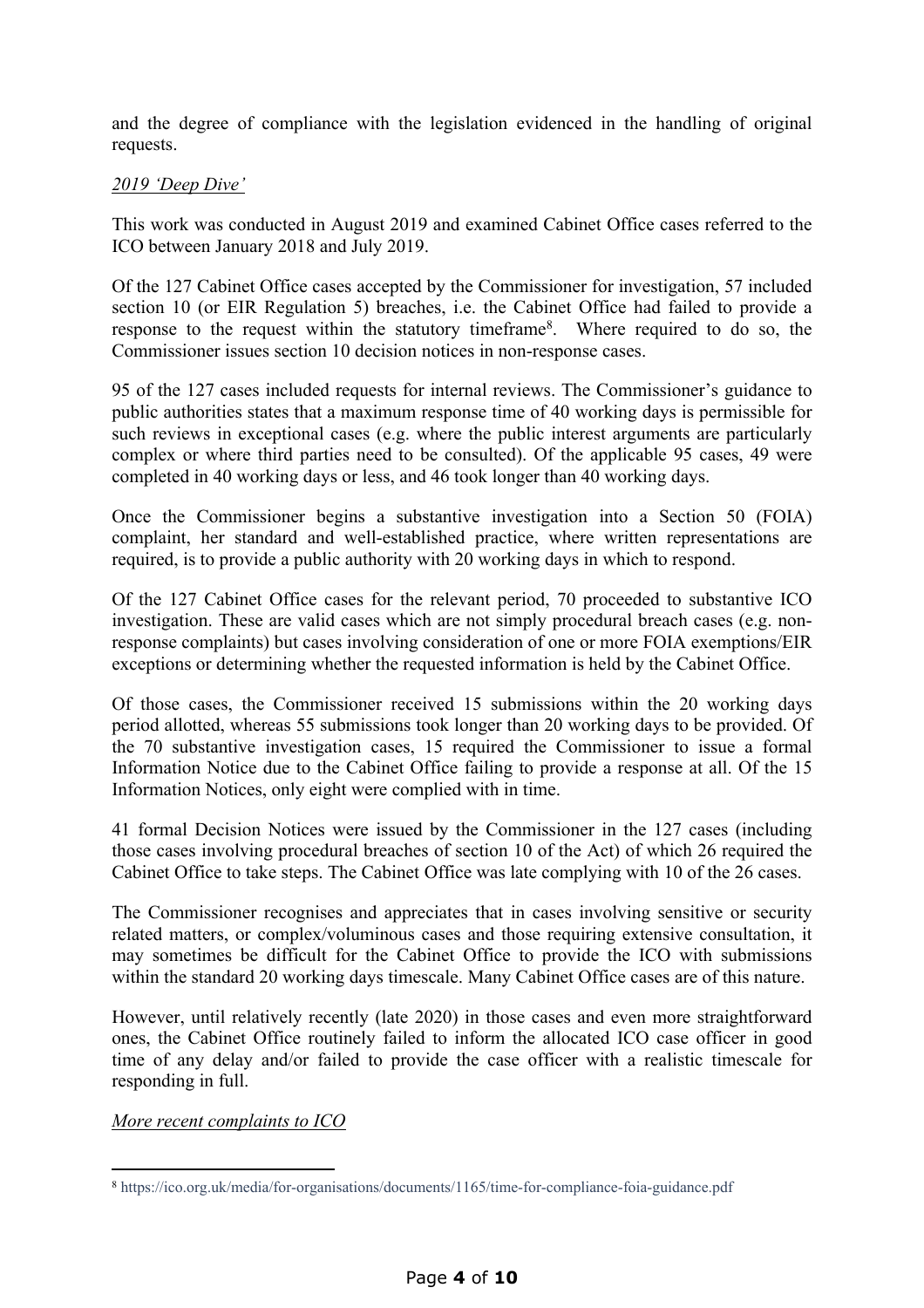In respect of FOIA and EIR casework, the Cabinet Office is presently the most complained about public authority to the ICO, with a significantly higher number of complaints than other central government departments despite receiving comparably lower levels of requests (see Annex One). It has been in the top five bodies complained about for the last three years. In 2020/2021, the ICO received 181 complaints about the Cabinet Office, with the second highest number being 130 for the Department of Health and Social Care (DHSC) and third highest 111 for the Home Office.

This pattern has continued into 2021/2022, with (as at the end of July) the ICO having received 78 complaints about the Cabinet Office, with the joint second highest being 49 complaints for the Ministry of Justice and DHSC.

These figures need to be understood in context however. To some extent they reflect the nature of the information which the Cabinet Office holds and is requested, in terms of breadth, sensitivity, topicality and high public profile, and the greater likelihood of such information (legitimately) attracting exemptions within the legislation which requestors then choose to challenge. It is the Commissioner's view that the high number of Cabinet Office complaints to the ICO are not directly attributable simply to performance issues.

It is also important to emphasise that the ICO is aware that it only sees a small percentage of the total number of FOI requests made to the Cabinet Office (i.e. those which have been subject of complaint to the ICO), which may suggest that the majority of requestors are satisfied with the handling of their requests.

## *Timeliness of response to original request*

The Cabinet Office's overall FOIA timeliness performance, as set out in the quarterly Central Government FOI statistics (published by the Cabinet Office)<sup>9</sup>, compares favourably with other central government departments, consistently recording timeliness compliance statistics above 90%.

### *Responsiveness to ICO*

There has been a considerable and sustained improvement in Cabinet Office engagement with the ICO over the last 12 months, at a time when it has faced the unprecedented resource and staffing challenges posed by the COVID-19 pandemic.

In contrast to the general situation prevailing in 2019, the Cabinet Office now has in place an FOI team who are readily accessible and responsive to ICO case officers. Where extensions of time are required in order to respond to an investigation, better quality submissions are now received and these are now almost always requested in good time, with the Cabinet Office explaining the reason for the extension and providing a generally reliable estimate for a response.

Where supplemental submissions or information are needed to consider a case, these are now almost always provided by the Cabinet Office without the need for chasing by ICO case officers or formal steps such as the issuing of an Information Notice<sup>10</sup>.

<sup>9</sup> <https://www.gov.uk/government/collections/government-foi-statistics>

<sup>10</sup> <https://ico.org.uk/action-weve-taken/information-notices/>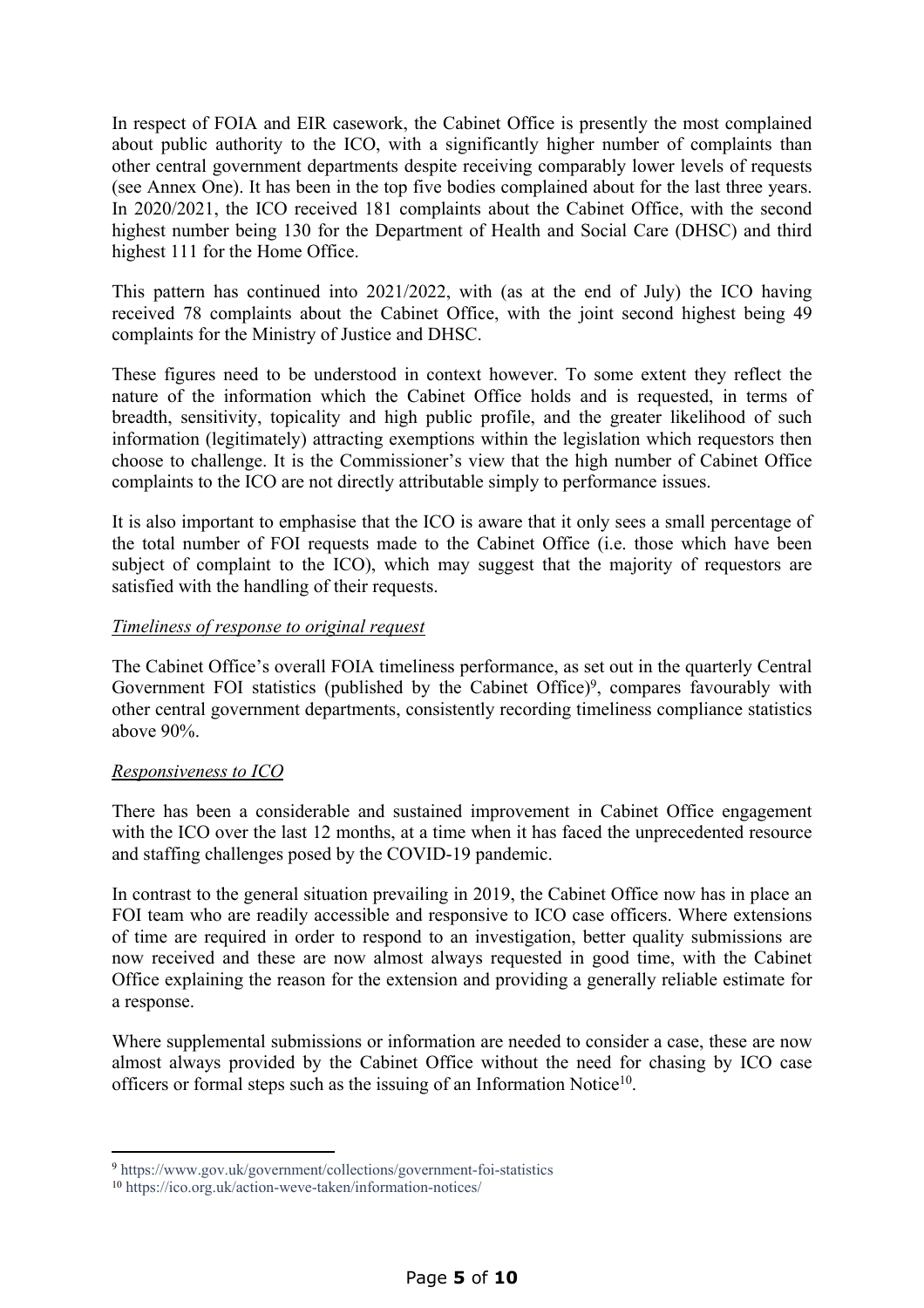The Cabinet Office has also demonstrated increased and proactive engagement in procedural cases (generally, where a request for information has not been responded to), requesting only short extensions from the ICO and then meeting those extensions, avoiding the need for a formal Decision Notice.

The Cabinet Office's increasing willingness to consider informal resolution of complaints has also been a welcome change in approach. This is where a public authority agrees to take action on the basis of the ICO's views without being formally required to do so. The effective communication channels that now exist between the Cabinet Office FOI Team and ICO case officers have provided scope for more flexibility and pragmatism in the resolution of such complaints.

### *Compliance with the legislation*

Whilst the improvements in ICO engagement by the Cabinet Office have been considerable, the Commissioner has yet to see satisfactory and sustained improvement in some aspects of the Cabinet Office's FOI request handling.

For example, based on the complaints which we have received, the ICO has identified a succession of FOI responses to requestors which appear to have only met the statutory timeframe at the expense of response quality and accuracy.

This includes responses that have applied qualified exemptions that frequently employ generic arguments, with little, if any, evidence that the public interest attached to the specific requested information has been considered.

For example, in one case where the information requested was a copy of a Cabinet Office presentation concerning 'Reasonable Worst Case Scenario Planning Assumptions to support civil contingencies planning for the end of the Transition Period', the Cabinet Office applied Section 35 to withhold the information but made no reference to the actual information simply stating that disclosure *'would weaken Ministers' ability to discuss controversial and sensitive topics free from premature public scrutiny'*.

The public interest test was similarly generic, making no reference or acknowledgement of the specific information requested. The subsequent internal review was unsatisfactory and inadequate, as it simply upheld the original decision in less than five lines.

This is particularly disappointing given The Independent Commission on Freedom of Information has stressed the need for public authorities to identify the specific harms that would occur from disclosure when advancing public interest arguments.<sup>11</sup>

Until very recently, the quality of Cabinet Office internal reviews seen by the ICO were frequently inadequate. Reviews often amounted to no more than a few sentences, with most of this simply repeating the request and the original response. They were cursory, rarely engaged with points made by the requestor, and showed no evidence of being a genuinely independent review of the original response.

Internal reviews of this nature are counter-productive as they increase the likelihood of a complaint being made to the ICO, resulting in greater expenditure of time and resources by

<sup>11</sup> <https://www.gov.uk/government/publications/independent-commission-on-freedom-of-information-report>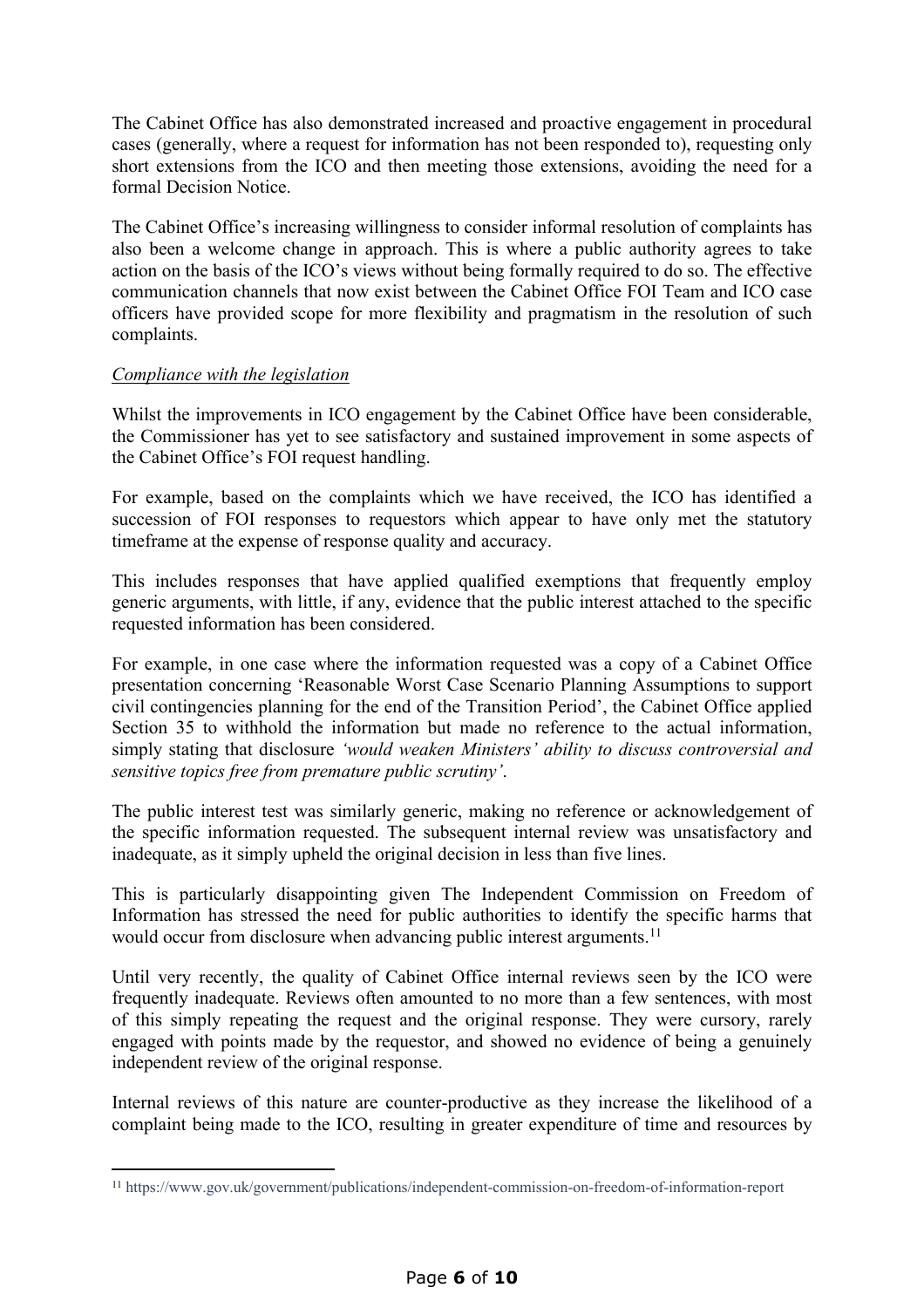the Cabinet Office. This has, however, been recognised by the Cabinet Office, which has advised the ICO that it is implementing internal process changes to improve the quality of its front-end service, including internal reviews.

The ICO is beginning to see noticeable improvement in some of the most recent internal reviews we have seen, both in terms of detail and quality. This is to be welcomed and the ICO expects this improved approach taken to internal reviews to continue over a sustained period.

The quality and accuracy of some request responses provided by the Cabinet Office remains unsatisfactory. For example, in some cases the Cabinet Office has stated it does not hold the requested information, only for it to subsequently transpire during the ICO's investigation that it does.

In other cases, information has been initially withheld under a substantive exemption only for the Cabinet Office to later instead rely on the costs provision (section 12) to refuse the request. Such cases are evidence of insufficient care and attention being taken when processing a request, both upon initial receipt and at internal review.

Inevitably, this erodes complainant trust and confidence in the reliability and integrity of the response. However, the Cabinet Office has indicated it is devoting more attention and resource to its consideration of requests to avoid this.

The ICO remains concerned by the length of time taken by the Cabinet Office to provide a request response in some cases, particularly those involving consideration of the public interest test. In such cases, section 10(3) of the FOIA allows a public authority an extension of time to provide a response which is *'reasonable in the circumstances'*.

However, the Commissioner would not consider delays of between three to six months reasonable. These excessive delays are not rare in Cabinet Office cases seen by the ICO.

For example, the ICO's lead Senior Case Officer for Cabinet Office complaints considered 36 Cabinet Office cases between April and September 2021 (for requests made mainly during 2020). In 9 of those cases, the Cabinet Office took longer than three months to provide a substantive response to the request, and in three of those cases the Cabinet Office took longer than six months to provide the response (one of those cases requiring a formal decision notice from the Commissioner to provide a substantive response). Even making due allowance for the constraints and pressures imposed by the COVID-19 pandemic, these delays were excessive.

It is important to note that the Commissioner does not often find against the Cabinet Office on substantive issues in relation to the use of exemptions. The Cabinet Office has also improved how it engages with the ICO in informal resolution. As a result, it is only a minority of complaints that require the ICO to issue a decision notice<sup>12</sup>.

So overall it is fair to say the Cabinet Office do not often 'get it wrong' on the substance, although it remains the case that some delays in request handling are so significant – often longer than three months – that they are unacceptable.

<sup>&</sup>lt;sup>12</sup> The Commissioner's decision notices can be found at this page; the database can be searched with reference to a particular public authority and case outcome: [https://icosearch.ico.org.uk/s/search.html?collection=ico](https://icosearch.ico.org.uk/s/search.html?collection=ico-meta&profile=decisions&query)[meta&profile=decisions&query](https://icosearch.ico.org.uk/s/search.html?collection=ico-meta&profile=decisions&query)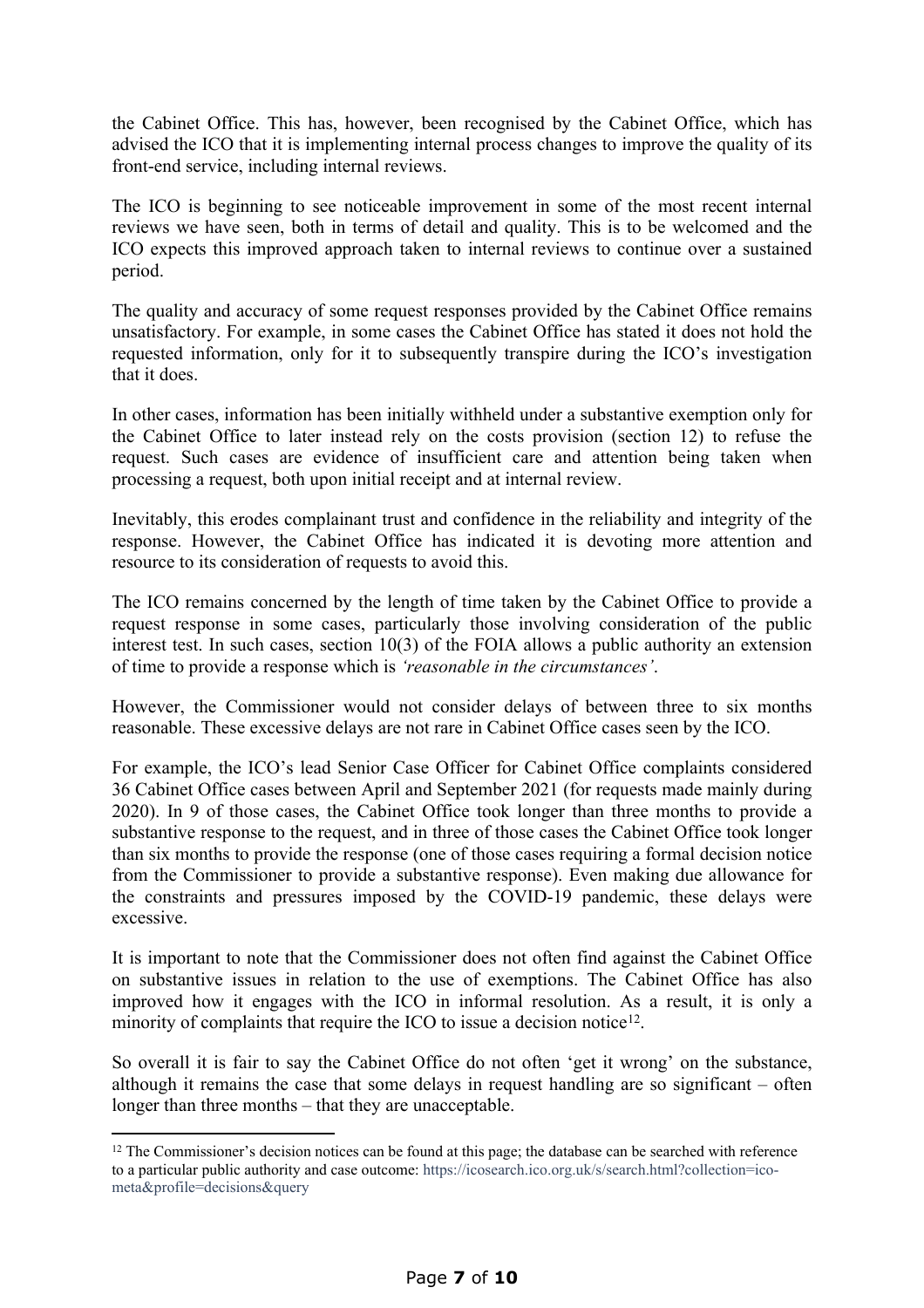### Conclusion

The Commissioner's view on the overall compliance picture at the Cabinet Office itself is that its performance has improved significantly over the last 12-18 months. The current team that is in place have clearly worked hard to achieve this. There remain some areas where improvement is relatively recent and needs to be sustained, particularly in relation to internal reviews and the quality of arguments that are submitted on some cases to the ICO. The level of engagement we now see from Cabinet Office, however, suggests this will be the case.

It is more difficult to draw conclusions on the impact the role of the Clearing House has on the handling of requests more broadly across Government, however. Despite some recent improvement in this area following media reports, engagement with the ICO and the recent Tribunal Case, there is a lack of transparency over its role and it is not routinely evident to the ICO where the Clearing House may have been involved in a complaint to help any robust conclusions about its impact to be drawn.

The offer of an audit by the Commissioner would have helped provide independent assurance of the role of the Clearing House. It is unsatisfactory that the regulator must seek permission from those regulated before conducting activity of this nature when there is evidence of clear public concern. This is outdated and is an example of how the legislation as a whole would benefit from a broader review of its operation to ensure it is modernised and brought in line with other information rights legislation.

*October 2021*

# Annex One

FOI/EIR most complained about departments by financial year

| Accelved in $2021/22$ (as at 1)<br>$1$ ruguot |                             |
|-----------------------------------------------|-----------------------------|
| <b>Submitted About Account</b>                | <b>Number of Complaints</b> |
| <b>Cabinet Office</b>                         | 78                          |
| Ministry of Justice (MoJ)                     | 49                          |
| Department Of Health $\&$                     | 49                          |
| Social Care (DHSC)                            |                             |
| Secretary of State for the                    | 47                          |
| Home Department (Home                         |                             |
| Office)                                       |                             |
| Secretary of State for 24                     |                             |
| Defence (Ministry of                          |                             |
| Defence)                                      |                             |
| <b>HM</b> Treasury                            | 19                          |
| Department for Business,                      | 18                          |
| Energy & Industrial Strategy                  |                             |
| (BEIS)                                        |                             |

Received in 2021/22 (as at 1<sup>st</sup> August)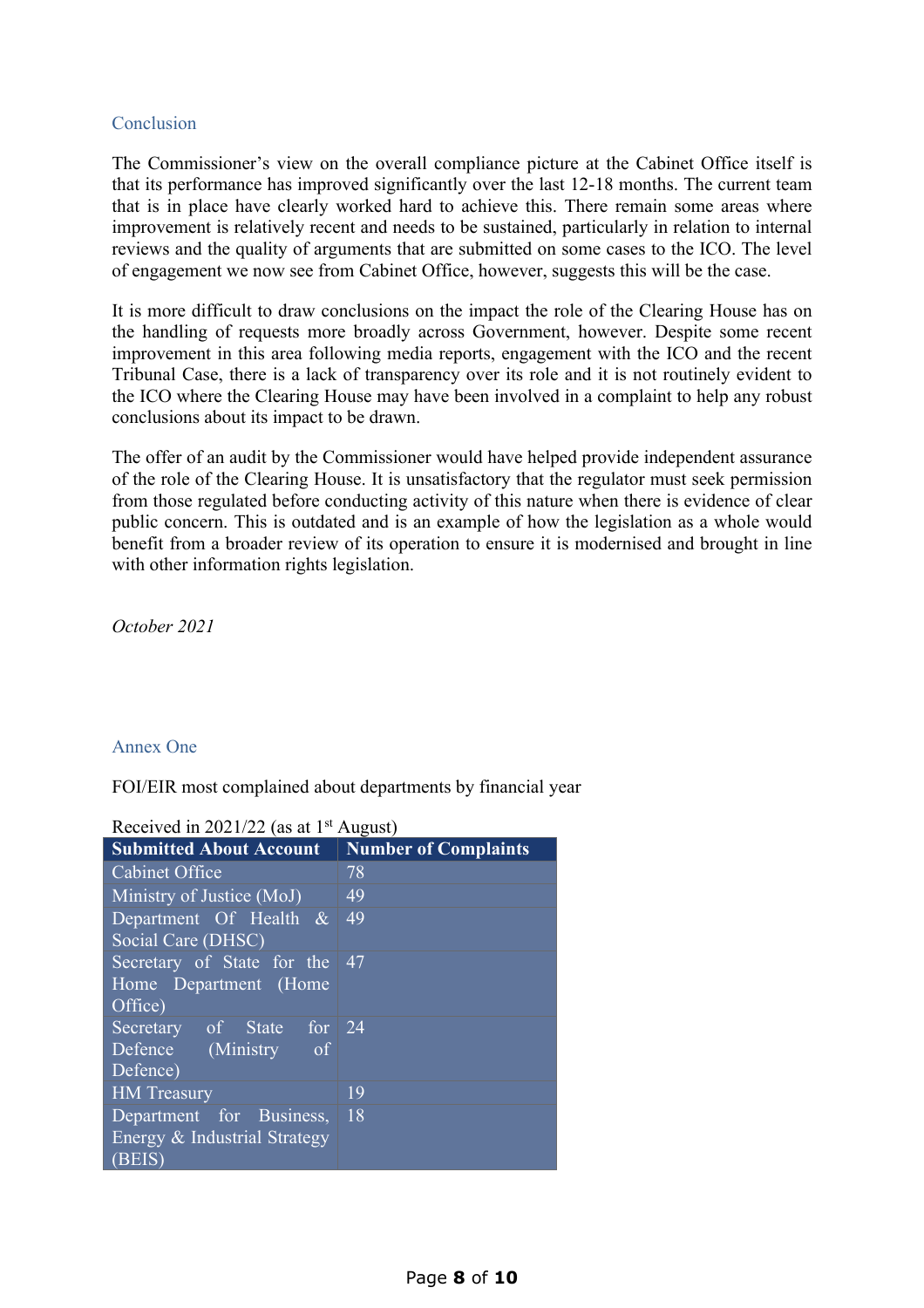| Ministry of Housing,<br>Communities and Local<br>government (MHCLG) | 14             |
|---------------------------------------------------------------------|----------------|
| Department for Work and<br>Pensions (DWP)                           | 14             |
| HM Revenue and Customs<br>(HMRC)                                    | <sup>12</sup>  |
| Department for Digital 11<br>Culture, Media and Sport<br>(DCMS)     |                |
| Department For Education<br>(DFE)                                   | - 8            |
| Department for International<br>Trade                               | $\overline{7}$ |
| Commonwealth<br>Foreign,<br>and Development Office                  | $\vert$ 15     |
| <b>Department For Transport</b>                                     | 6              |

# Received in 2020/21

| <b>Submitted About Account</b>  | <b>Number of Complaints</b> |
|---------------------------------|-----------------------------|
| <b>Cabinet Office</b>           | 181                         |
| Department Of Health $\&$       | 130                         |
| Social Care (DHSC)              |                             |
| Secretary of State for the      | 111                         |
| Home Department (Home           |                             |
| Office)                         |                             |
| Ministry of Justice (MoJ)       | 99                          |
| Department for Work and         | 94                          |
| Pensions (DWP)                  |                             |
| Secretary of State for          | 61                          |
| Defence (Ministry of            |                             |
| Defence)                        |                             |
| HM Revenue and Customs          | 35                          |
| (HMRC)                          |                             |
| Department for Business,        | 30                          |
| Energy & Industrial Strategy    |                             |
| (BEIS)                          |                             |
| Department For Education        | 28                          |
| (DFE)                           |                             |
| Foreign,<br>Commonwealth        | 33                          |
| and Development Office          |                             |
| (FCDO)                          |                             |
| Ministry of Housing,            | 19                          |
| Communities<br>and Local        |                             |
| government (MHCLG)              |                             |
| <b>Department For Transport</b> | 18                          |
| <b>HM</b> Treasury              | 18                          |
| Department for Digital          | 18                          |
| Culture, Media and Sport        |                             |